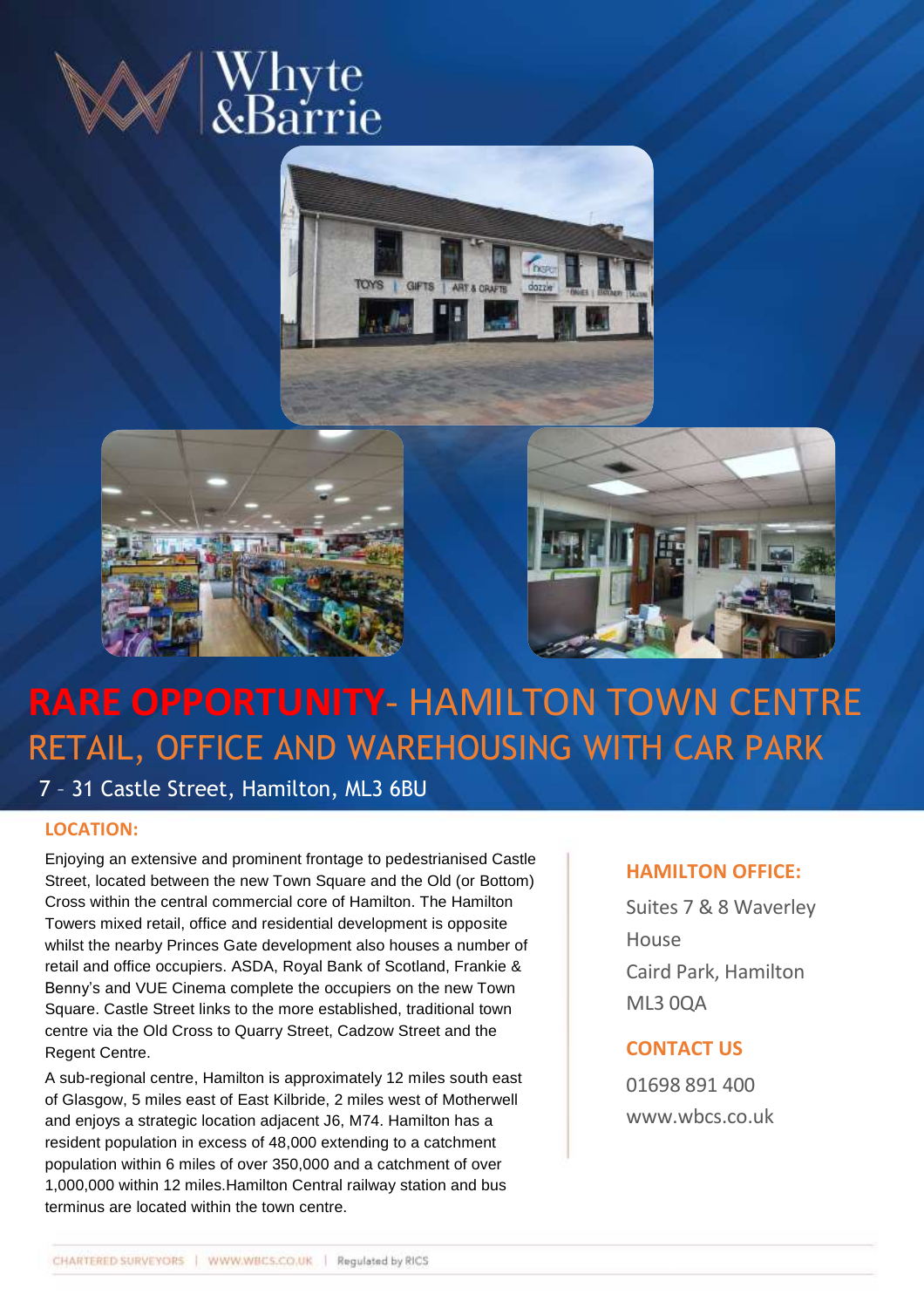



#### NOTICE

Whyte & Barrie for themselves and for the vendors or lessors of this property, whose agents they are, give notice that:

- (i) The particulars are set out as a general outline only for the guidance of intended purchasers or tenants and do not constitute, nor constitute part of, an offer or contract.
- (ii) All descriptions, dimensions, reference to condition and necessary permissions for use and occupation, and other details are given without responsibility and any intended purchasers or tenants should not rely on them as statement or representation of fact but must satisfy themselves by inspection or otherwise as to the correctness of each of them.
- (iii) No person in the employment of Whyte & Barrie has any authority to make or give any representation or warranty whatever in relation to the property.
- (iv) All prices, premiums and rents quoted are exclusive of VAT.
- (v) The information contained in these particulars has been checked and, unless otherwise stated, it is understood to be materially correct at the date of publication. After these details have been printed, circumstances may change outside our control
- (vi) These particulars are provided for record purposes only and are not intended to create, nor to be relied upon as creating, any contractual relationship or commitment. Any contract shall only be entered into by way of